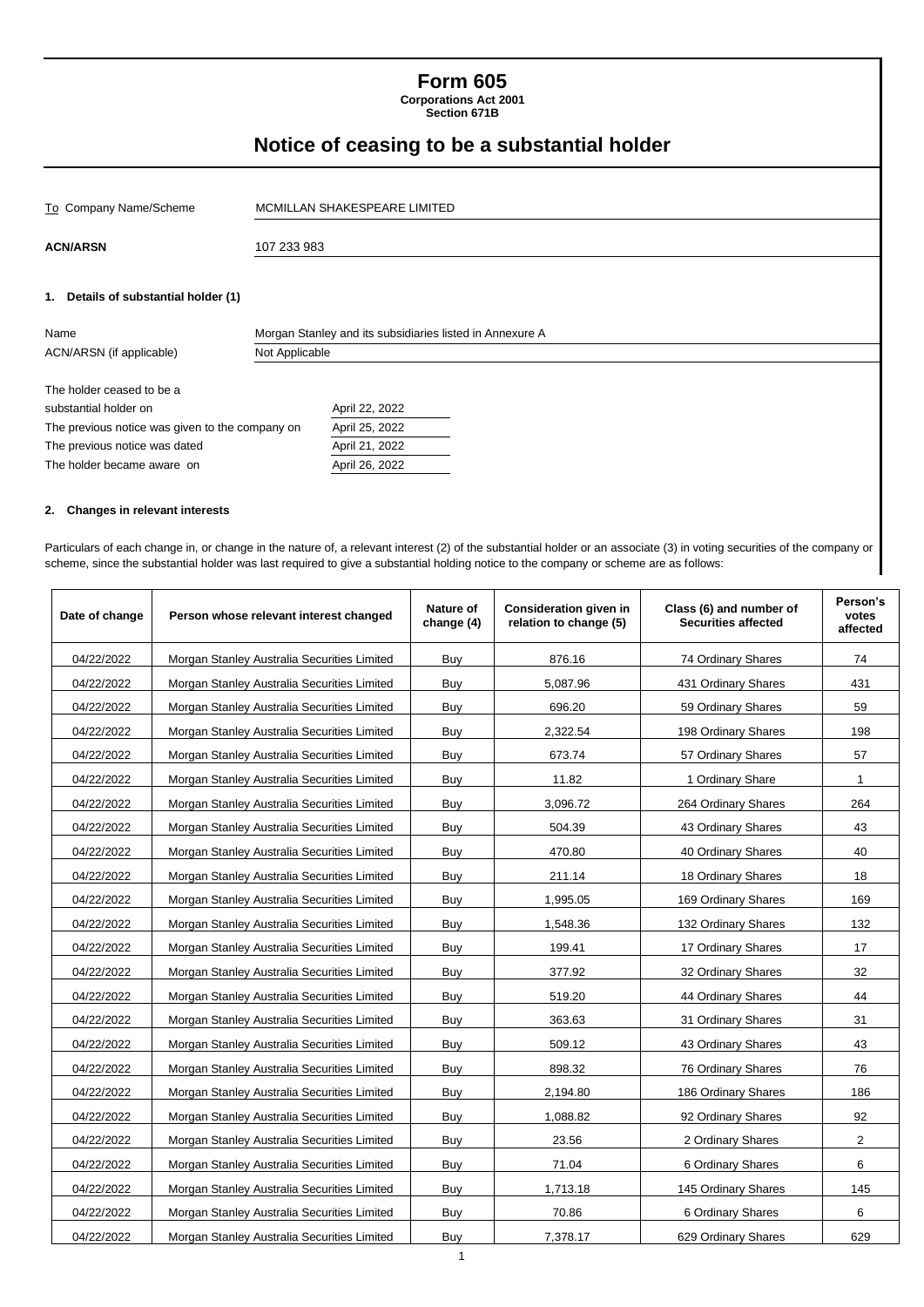| 04/22/2022 | Morgan Stanley Australia Securities Limited | Buy                    | 531.23   | 45 Ordinary Shares      | 45             |
|------------|---------------------------------------------|------------------------|----------|-------------------------|----------------|
| 04/22/2022 | Morgan Stanley Australia Securities Limited | Buy                    | 729.12   | 62 Ordinary Shares      | 62             |
| 04/22/2022 | Morgan Stanley Australia Securities Limited | Buy                    | 2,032.18 | 172 Ordinary Shares     | 172            |
| 04/22/2022 | Morgan Stanley Australia Securities Limited | Buy                    | 472.40   | 40 Ordinary Shares      | 40             |
| 04/22/2022 | Morgan Stanley Australia Securities Limited | Buy                    | 1,360.45 | 115 Ordinary Shares     | 115            |
| 04/22/2022 | Morgan Stanley Australia Securities Limited | Buy                    | 728.50   | 62 Ordinary Shares      | 62             |
| 04/22/2022 | Morgan Stanley Australia Securities Limited | Buy                    | 1,739.75 | 147 Ordinary Shares     | 147            |
| 04/22/2022 | Morgan Stanley Australia Securities Limited | Buy                    | 484.01   | 41 Ordinary Shares      | 41             |
| 04/22/2022 | Morgan Stanley Australia Securities Limited | Buy                    | 4,352.36 | 369 Ordinary Shares     | 369            |
| 04/22/2022 | Morgan Stanley Australia Securities Limited | Buy                    | 6,521.88 | 556 Ordinary Shares     | 556            |
| 04/22/2022 | Morgan Stanley Australia Securities Limited | Buy                    | 556.01   | 47 Ordinary Shares      | 47             |
| 04/22/2022 | Morgan Stanley Australia Securities Limited | Buy                    | 130.02   | 11 Ordinary Shares      | 11             |
| 04/22/2022 | Morgan Stanley Australia Securities Limited | Buy                    | 1,748.62 | 148 Ordinary Shares     | 148            |
| 04/22/2022 | Morgan Stanley Australia Securities Limited | Buy                    | 142.32   | 12 Ordinary Shares      | 12             |
| 04/22/2022 | Morgan Stanley Australia Securities Limited | Buy                    | 23.58    | 2 Ordinary Shares       | $\overline{2}$ |
| 04/22/2022 | Morgan Stanley Australia Securities Limited | Buy                    | 130.13   | 11 Ordinary Shares      | 11             |
| 04/22/2022 | Morgan Stanley Australia Securities Limited | Sell                   | 4,512.34 | 386 Ordinary Shares     | 386            |
| 04/22/2022 | Morgan Stanley Australia Securities Limited | Sell                   | 1,145.57 | 97 Ordinary Shares      | 97             |
| 04/22/2022 | Morgan Stanley Australia Securities Limited | Sell                   | 4,464.18 | 378 Ordinary Shares     | 378            |
| 04/22/2022 | Morgan Stanley Australia Securities Limited | Sell                   | 1,224.08 | 104 Ordinary Shares     | 104            |
| 04/22/2022 | Morgan Stanley Australia Securities Limited | Sell                   | 35.52    | 3 Ordinary Shares       | 3              |
| 04/22/2022 | Morgan Stanley Australia Securities Limited | Sell                   | 199.24   | 17 Ordinary Shares      | 17             |
| 04/22/2022 | Morgan Stanley Australia Securities Limited | Sell                   | 233.20   | 20 Ordinary Shares      | 20             |
| 04/22/2022 | Morgan Stanley Australia Securities Limited | Sell                   | 295.25   | 25 Ordinary Shares      | 25             |
| 04/22/2022 | Morgan Stanley Australia Securities Limited | Sell                   | 792.61   | 67 Ordinary Shares      | 67             |
| 04/22/2022 | Morgan Stanley Australia Securities Limited | Sell                   | 8,568.77 | 733 Ordinary Shares     | 733            |
| 04/22/2022 | Morgan Stanley Australia Securities Limited | Sell                   | 350.70   | 30 Ordinary Shares      | 30             |
| 04/22/2022 | Morgan Stanley & Co. International plc      | Collateral<br>Returned | N/A      | 513,534 Ordinary Shares | 513,534        |
|            |                                             |                        |          |                         |                |

### **3. Changes in association**

The persons who have become associates (3) of, ceased to be associates of, or have changed the nature of their association (7) with, the substantial holder in relation to voting interests in the company or scheme are as follows:

| Name and ACN/ARSN (if applicable) | <b>Nature of association</b> |
|-----------------------------------|------------------------------|
| Not Applicable                    | Not Applicable               |

### **4. Addresses**

The addresses of persons named in this form are as follows:

| Name                     | <b>Address</b>                                 |
|--------------------------|------------------------------------------------|
| Morgan Stanley           | 1585 Broadway, New York, New York, 10036, USA. |
| Morgan Stanley & Co. LLC | 1585 Broadway, New York, 10036, USA.           |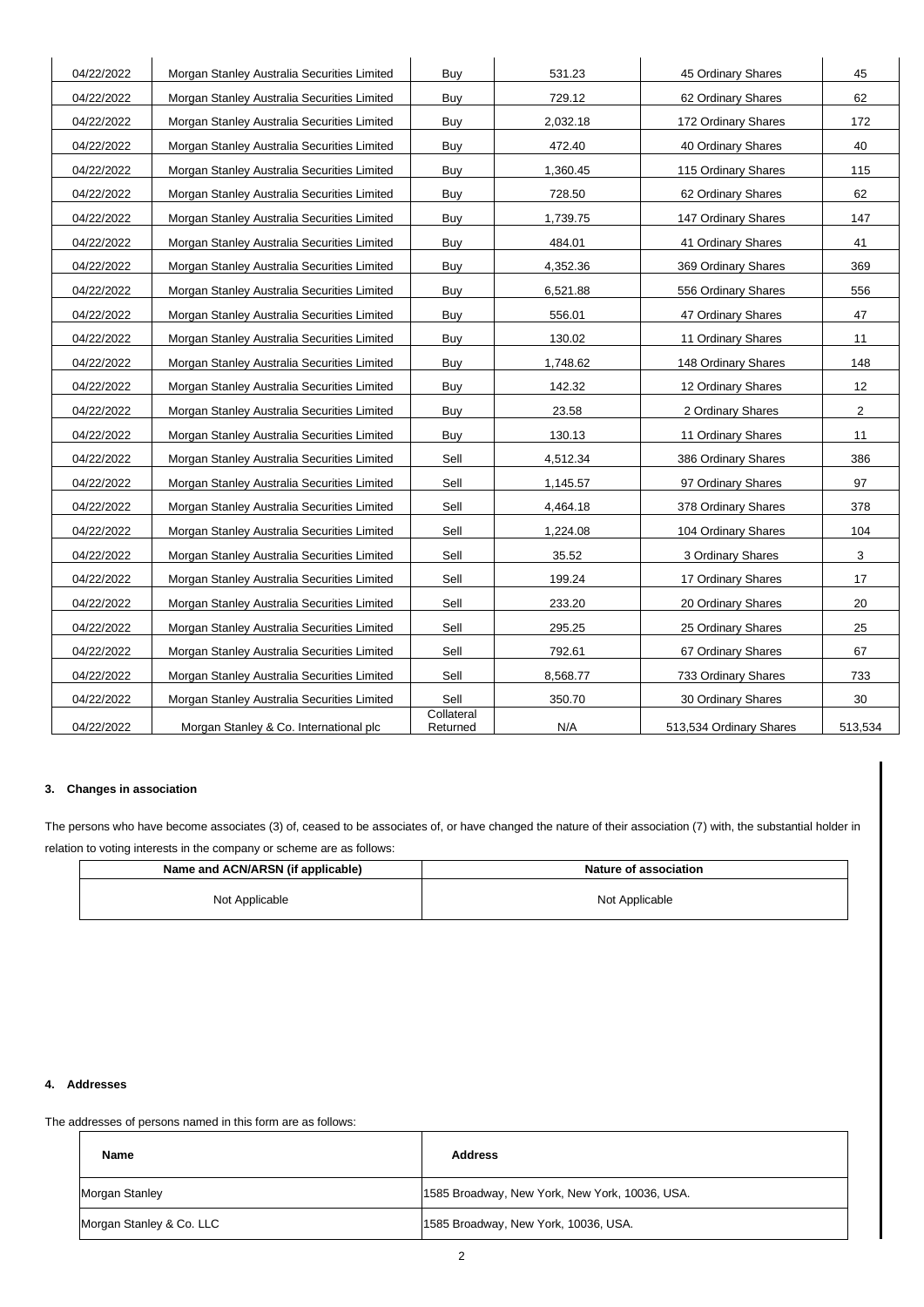| Morgan Stanley & Co. International plc             | Legal & Compliance Department, 25 Cabot Square, Canary Wharf, London, E14<br>4QA, UNITED KINGDOM. |
|----------------------------------------------------|---------------------------------------------------------------------------------------------------|
| Morgan Stanley Investment Management Inc.          | 522 5th Avenue, 6th Floor, New York, 10036, USA.                                                  |
| Morgan Stanley Australia Securities Limited        | Level 39, Chifley Tower, 2 Chifley Square, Sydney, 2000, AUSTRALIA.                               |
| Morgan Stanley Wealth Management Australia Pty Ltd | Level 39, Chifley Tower, 2 Chifley Square, Sydney, 2000, AUSTRALIA.                               |
| Parametric Portfolio Associates LLC                | 800 Fifth Avenue, Suite 2800, Seattle, 98104, USA.                                                |

**Signature**

| print name | Wilson Li |   | capacity | Vice President |
|------------|-----------|---|----------|----------------|
| sign here  |           | v | date     | April 26, 2022 |
|            |           |   |          |                |

# **Annexure A**

List of Morgan Stanley and its subsidiaries that have a relevant interest or deemed to have a relevant interest in the shares or units.

| <b>Name</b>                                                |
|------------------------------------------------------------|
| Morgan Stanley                                             |
| Morgan Stanley International Holdings Inc.                 |
| Morgan Stanley International Limited                       |
| -Morgan Stanley Investments (UK)                           |
| Morgan Stanley & Co. International plc                     |
| Morgan Stanley (Australia) Securities Holdings Pty Limited |
| Morgan Stanley Australia Securities Limited                |
| Morgan Stanley Capital Management, LLC                     |
| Morgan Stanley Domestic Holdings, Inc.                     |
| Morgan Stanley Wealth Management Australia Pty Ltd         |
| Eaton Vance Acquisitions LLC                               |
| Parametric Portfolio Associates LLC                        |
| Morgan Stanley & Co. LLC                                   |
| Morgan Stanley Investment Management Inc.                  |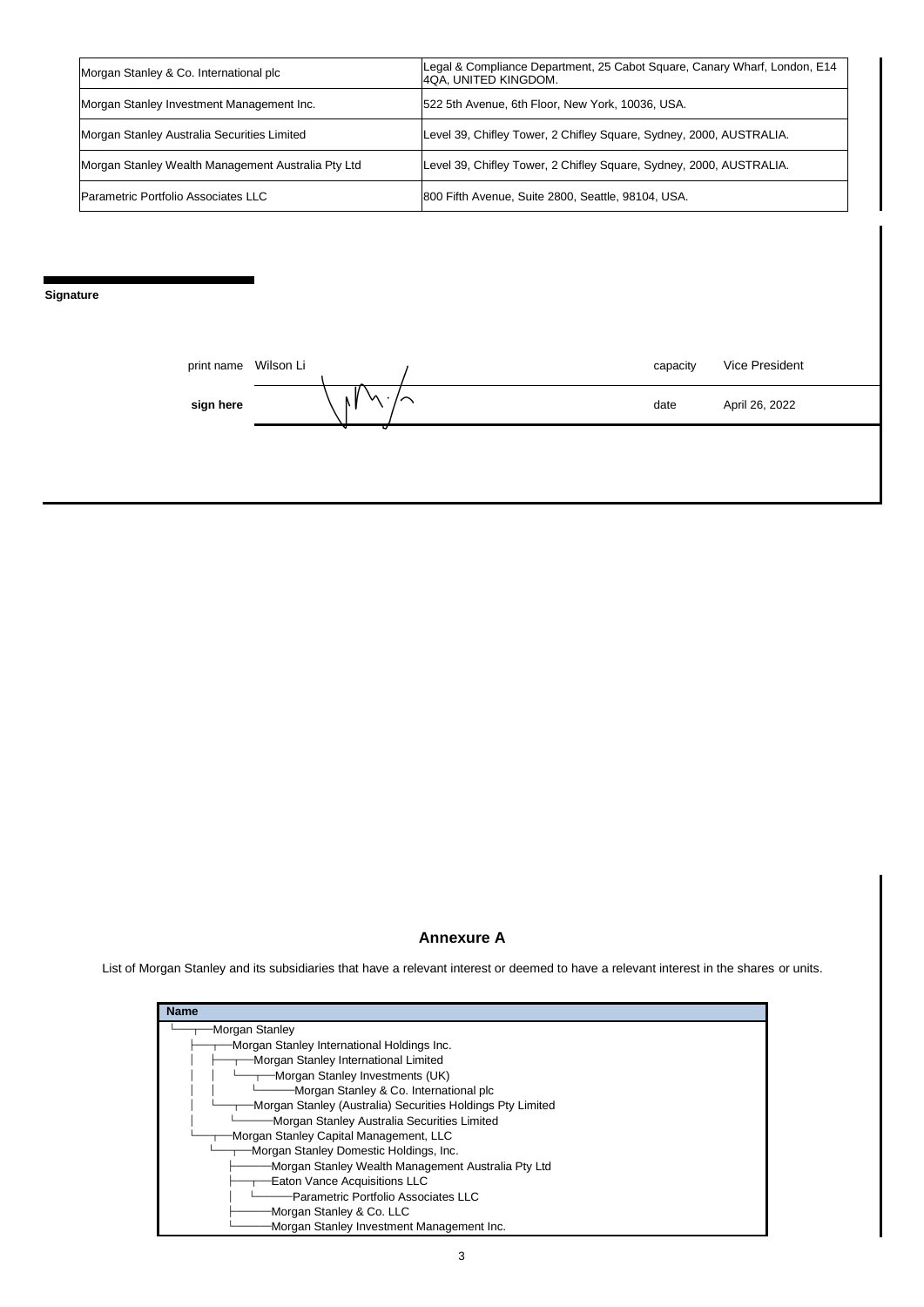# **Signature**

| print name Wilson Li |                                | capacity | Vice President |
|----------------------|--------------------------------|----------|----------------|
| sign here            | ۱v<br>$\bar{\phantom{a}}$<br>в | date     | April 26, 2022 |
|                      |                                |          |                |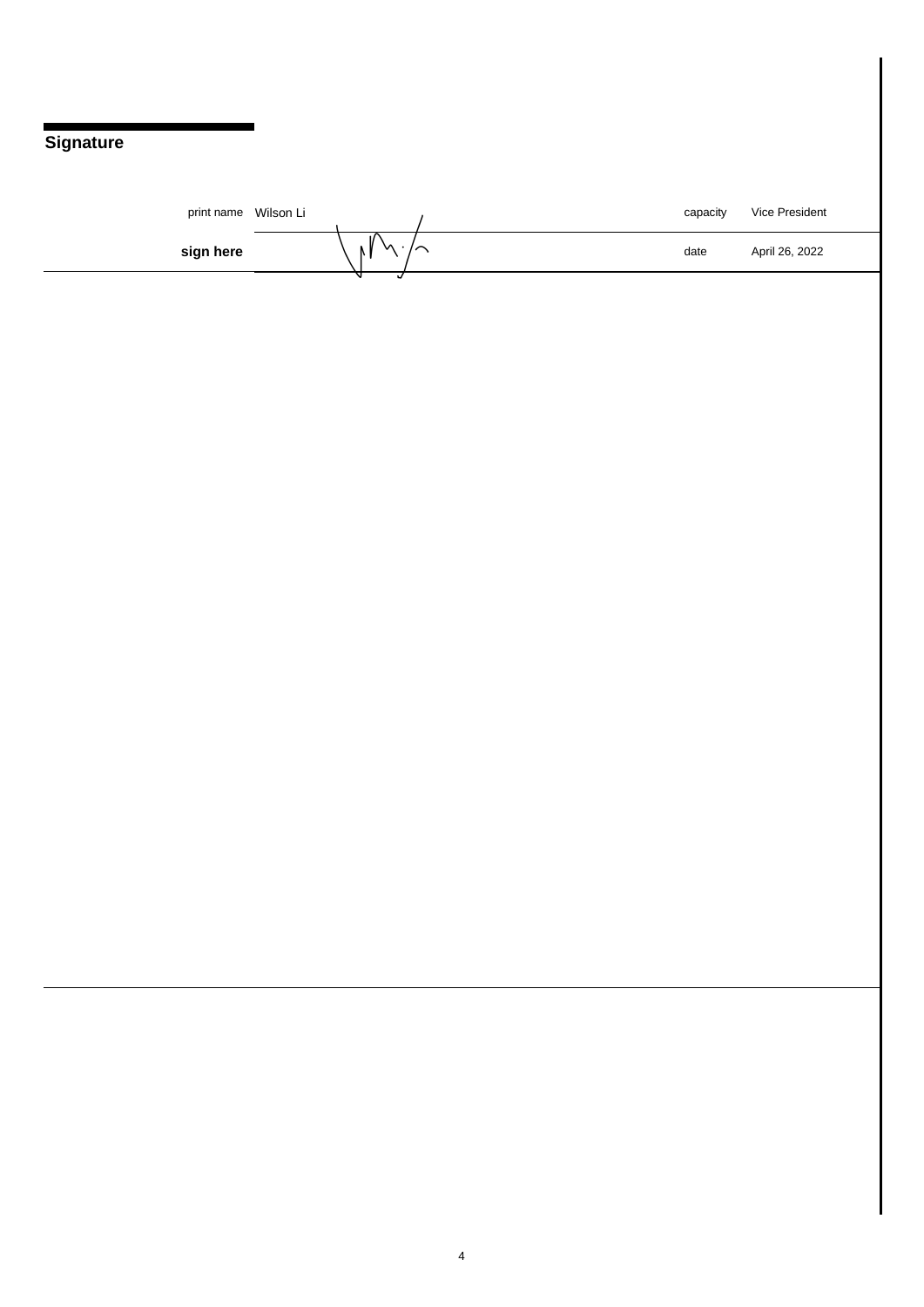#### **DIRECTIONS**

- (1) If there are a number of substantial holders with similar or related relevant interests (eg. a corporation and its related corporations, or the manager and trustee of an equity trust), the names could be included in an annexure to the form. If the relevant interests of a group of persons are essentially similar, they may be referred to throughout the form as a specifically named group if the membership of each group, with the names and addresses of members is clearly set out in paragraph 4 of the form.
- (2) See the definition of "relevant interest" in sections 608 and 671B(7) of the Corporations Act 2001.
- (3) See the definition of "associate" in section 9 of the Corporations Act 2001.
- (4) Include details of:
	- (a) any relevant agreement or other circumstances because of which the change in relevant interest occurred. If subsection 671B(4) applies, a copy of any document setting out the terms of any relevant agreement, and a statement by the person giving full and accurate details of any contract, scheme or arrangement, must accompany this form, together with a written statement certifying this contract, scheme or arrangement; and
	- (b) any qualification of the power of a person to exercise, control the exercise of, or influence the exercise of, the voting powers or disposal of the securities to which the relevant interest relates (indicating clearly the particular securities to which the qualification applies).

See the definition of "relevant agreement" in section 9 of the Corporations Act 2001.

- (5) Details of the consideration must include any and all benefits, moneys and other, that any person from whom a relevant interest was acquired has, or may, become entitled to receive in relation to that acquisition. Details must be included even if the benefit is conditional on the happening or not of a contingency. Details must be included of any benefit paid on behalf of the substantial holder or its associate in relation to the acquisitions, even if they are not paid directly to the person from whom the relevant interest was acquired.
- (6) The voting shares of a company constitute one class unless divided into separate classes.
- (7) Give details, if appropriate, of the present association and any change in that association since the last substantial holding notice.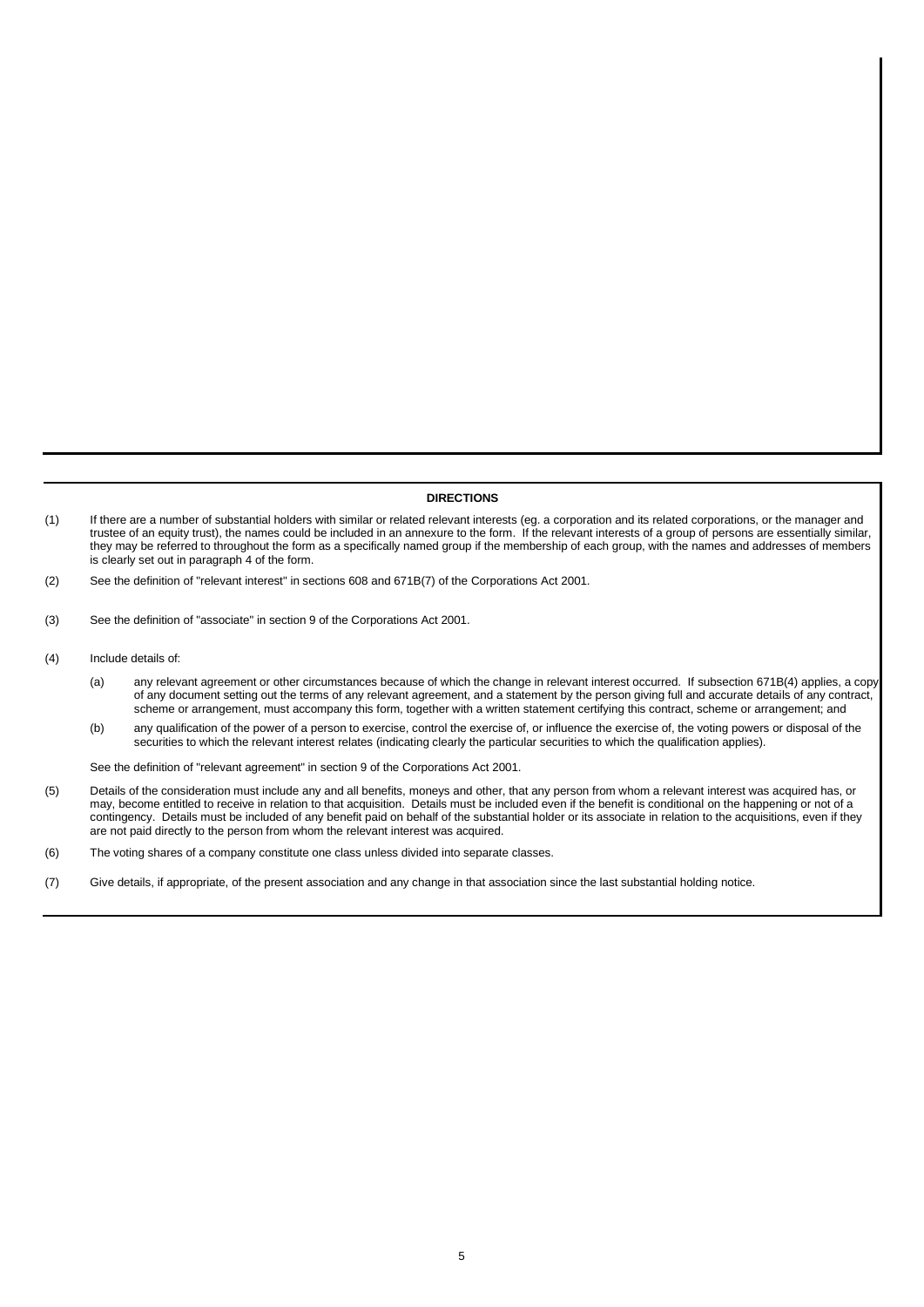# **GUIDE This guide does not form part of the prescribed form and is included by ASIC to assist you in completing and lodging form 605.**

| <b>Signature</b>               |     |      | This form must be signed by either a director or a secretary of the substantial holder. |                                                                                                                                                                                                    |  |
|--------------------------------|-----|------|-----------------------------------------------------------------------------------------|----------------------------------------------------------------------------------------------------------------------------------------------------------------------------------------------------|--|
| <b>Lodging period</b>          | Nil |      |                                                                                         |                                                                                                                                                                                                    |  |
| <b>Lodging Fee</b>             | Nil |      |                                                                                         |                                                                                                                                                                                                    |  |
| Other forms to be<br>completed | Nil |      |                                                                                         |                                                                                                                                                                                                    |  |
| <b>Additional information</b>  | (a) |      |                                                                                         | If additional space is required to complete a question, the information may be included on a separate piece of<br>paper annexed to the form.                                                       |  |
|                                | (b) |      |                                                                                         | This notice must be given to a listed company, or the responsible entity for a listed managed investment scheme.<br>A copy of this notice must also be given to each relevant securities exchange. |  |
|                                | (c) |      |                                                                                         | The person must give a copy of this notice:                                                                                                                                                        |  |
|                                |     | (i)  |                                                                                         | within 2 business days after they become aware of the information; or                                                                                                                              |  |
|                                |     | (ii) |                                                                                         | by 9.30 am on the next trading day of the relevant securities exchange after they become aware of the<br>information if:                                                                           |  |
|                                |     |      | (A)                                                                                     | a takeover bid is made for voting shares in the company or voting interests in the scheme; and                                                                                                     |  |
|                                |     |      | (B)                                                                                     | the person becomes aware of the information during the bid period.                                                                                                                                 |  |
| <b>Annexures</b>               |     |      |                                                                                         | To make any annexure conform to the regulations, you must                                                                                                                                          |  |
|                                | 1   |      |                                                                                         | use A4 size paper of white or light pastel colour with a margin of at least 10mm on all sides                                                                                                      |  |
|                                | 2   |      |                                                                                         | show the corporation name and ACN or ARBN                                                                                                                                                          |  |
|                                | 3   |      |                                                                                         | number the pages consecutively                                                                                                                                                                     |  |
|                                | 4   |      |                                                                                         | print or type in BLOCK letters in dark blue or black ink so that the document is clearly legible when photocopied                                                                                  |  |
|                                | 5   |      |                                                                                         | identify the annexure with a mark such as A, B, C, etc.                                                                                                                                            |  |
|                                | 6   |      |                                                                                         | endorse the annexure with the words:<br>This is annexure (mark) of (number) pages referred to in form (form number and title)                                                                      |  |
|                                | 7   |      |                                                                                         | sign and date the annexure.                                                                                                                                                                        |  |
|                                |     |      |                                                                                         | The annexure must be signed by the same person(s) who signed the form.                                                                                                                             |  |

**Information in this guide is intended as a guide only. Please consult your accountant or solicitor for further advice.**